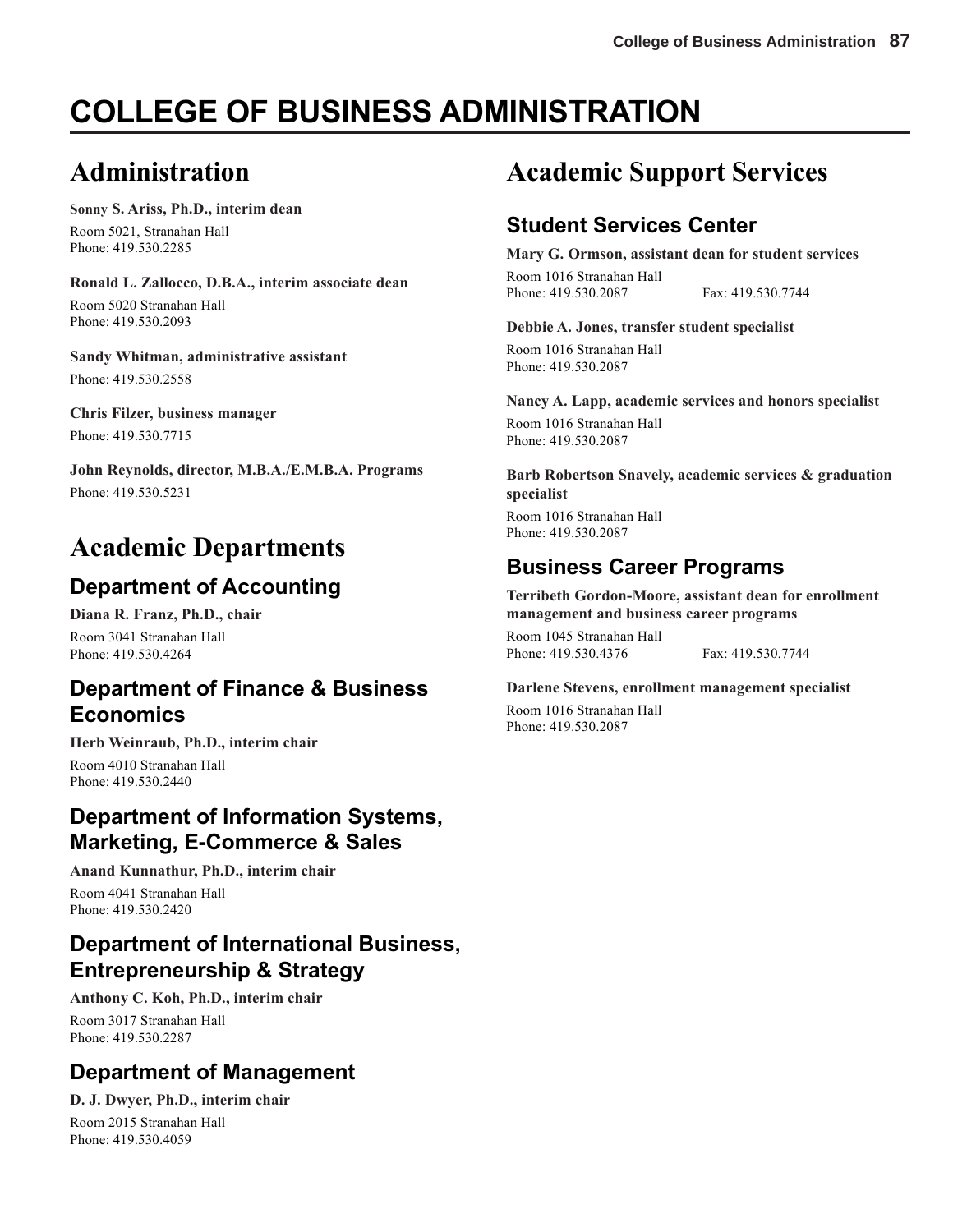# **COLLEGE OF BUSINESS ADMINISTRATION**

# **Accreditation**

The University of Toledo College of Business Administration (CBA) is fully accredited at the graduate and undergraduate levels by AACSB – The International Association for Management Education.

# **Degrees Offered**

# **Business Major**

The college offers a four-year undergraduate program leading to the degree of bachelor of business administration (B.B.A.). The B.B.A. degree consists of the University Core Curriculum, nonbusiness electives, required basic courses in all of the functional areas of business, an area of specialization within business and a minor or elective business courses. Areas of specialization include:

**Accounting Business Analysis Electronic Commerce Entrepreneurship, Family and Small Business Finance Financial Services Human Resource Management Information Systems International Business Marketing Operations Management Organizational Development and Management Professional Sales Supply Chain Management**

# **Business Minors**

# **Internal to College**

The college offers the following minors for business students:

**Accounting Business Analysis Business Economics Business Law Commercial Real Estate Decision Sciences Electronic Commerce Entrepreneurship, Family, and Small Business Finance Financial Services Information Systems Insurance and Risk Management International Business Management Marketing**

**Operations Management Professional Sales Small Business Financial Management Supply Chain Management**

# **External to College**

The College of Business Administration offers four minors for students from other colleges at The University of Toledo as follows:

### **General business minor**

**Specialized minors in** *Business Analysis Professional Sales Supply Chain Management*

Each minor is designed to provide a background in business administration that will complement the student's major area of study.

# **Admission Policies**

# **General Requirements**

Refer to the General Section of this catalog for information on admission requirements for first-year (new) students.

# **College-Specific Requirements**

# **Admission to Divisions**

For purposes of admissions, the College of Business Administration has three divisions:

**The Lower Division** — Students enter this division upon admission to the University and college. Beginning in fall 2003, to be admitted to the Bachelor of Business Administration Program at The University of Toledo, students need at least a 2.25 cumulative high school grade point average (GPA). Students with an ACT of 25 or higher will be admitted to the College of Business Administration regardless of high school GPA. Students who do not qualify for admission to the College of Business Administration will be admitted to the associate of arts prebusiness degree program offered through University College, which is designed to complete the first two years of the bachelor of business administration degree.

**The Upper Division** — Undergraduate students can apply for admittance to the upper division when their earned hours plus their registered hours total 60. A student will be admitted to the upper division upon (1) the completion of 60 hours, which must include the required and elective courses in the lower division, (2) earning a GPA of 2.25 in the following courses: BUAD 1010, BUAD 2040, BUAD 2050, BUAD 2060, BUAD 2070, BUAD 2080 and (3) earning an overall minimum GPA of 2.25. A student not meeting the standards but with a cumulative GPA of 2.0 will be reviewed for admission to upper division by the College Admission Committee on an individual basis.

Requirements to be allowed to take junior and senior level accounting courses are different. Students wishing to register in ACCT 3110 must meet the following prerequisites: a GPA of 2.50 or better in all introductory level college accounting courses, including a grade of C (2.0) or better in both BUAD 2040 and BUAD 2050 or equivalent courses, and an overall GPA of 2.50 or better in all prior college level courses.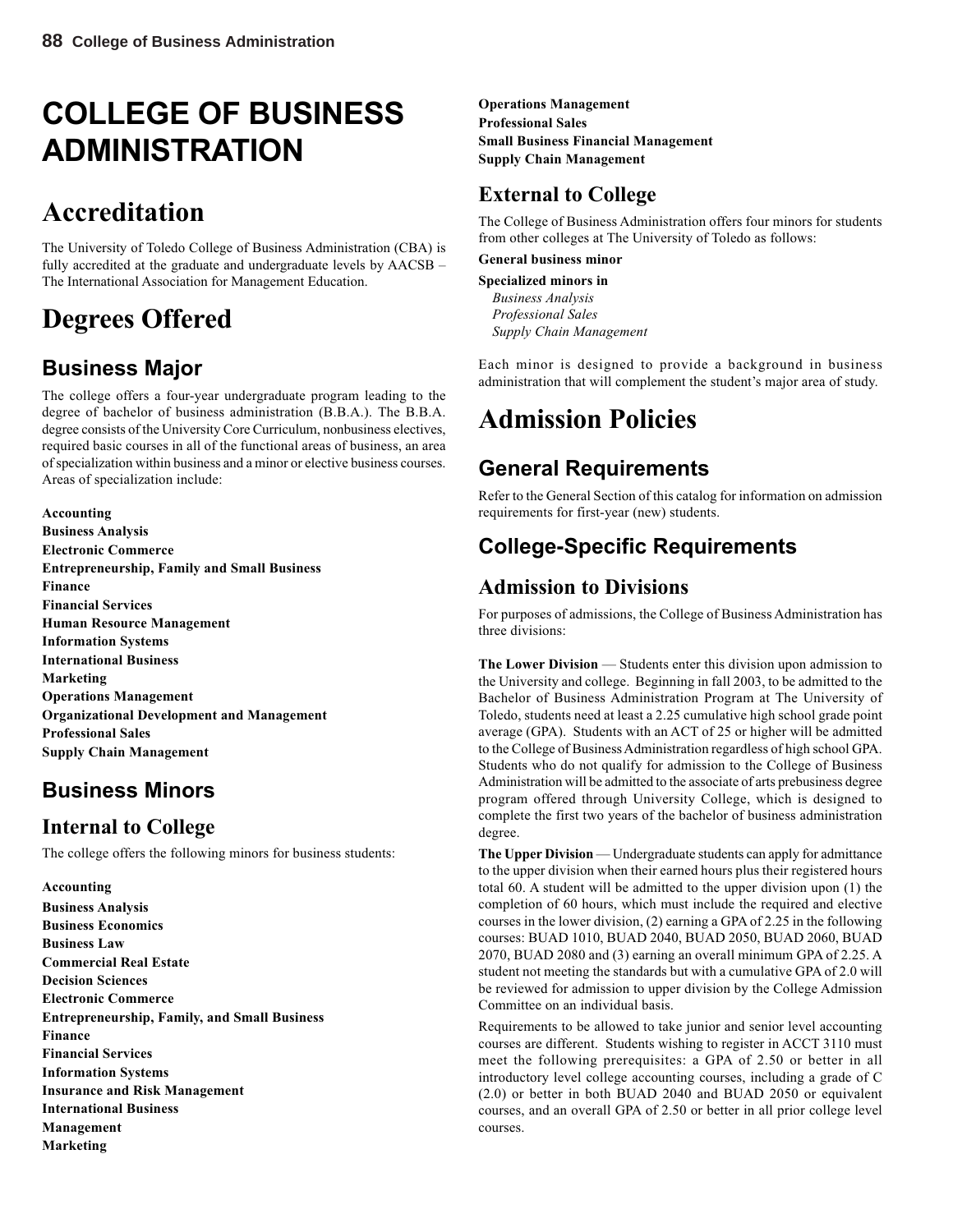**The Graduate Studies Division** — This division consists of all students who have been admitted for graduate study in the college. *The procedure for admission and the entrance requirements are outlined in the Graduate School portion of this catalog.*

### **Part-Time and Transfer Students**

The qualifications for admission to the undergraduate degree program and to the upper division, the prerequisites for courses, and all other requirements stated in this catalog apply equally to full-time, part-time and transfer students.

# **Undergraduate Transfer Policy**

### **Requirements**

Transfer courses will be evaluated by the College of Business Administration after the student has submitted official transcripts from all colleges/universities attended and has been accepted by the college. The evaluation process must be completed by the student before the end of the first term of attendance at UT. Only course work with a grade of C (2.0) or higher will be considered for transfer credit.

For purposes of determining the UT GPA, grades from another institution do not transfer. The GPA will be based on the work taken while enrolled in The University of Toledo. For students transferring into the College of Business Administration from another college within The University of Toledo, all undergraduate hours attempted and earned, as well as the GPA, will transfer. To qualify for the bachelor of business administration degree, students must fulfill all College of Business Administration requirements. No required course in the College of Business Administration may be repeated at any other institution for the purpose of transferring credit to The University of Toledo toward any business administration program or degree. *For additional information on transfer policies, please see the General Section of this catalog.*

Transfer students should note that The University of Toledo will include all course work taken at all institutions of higher education in the calculation to determine if a student will graduate with honors. All college course work ever taken is computed in determining eligibility for graduation with honors, although no student will be awarded a level of honors above that indicated by The University of Toledo cumulative GPA. The University of Toledo requires a minimum of 30 semester hours of standard letter graded courses from UT in order to qualify for graduation with honors.

### **Evaluation of Courses**

The College of Business Administration Student Services Center (SSC) will complete the evaluations based on course equivalencies determined by the appropriate academic unit. In many cases, courses from other universities/colleges have been preapproved for equivalency and will transfer with confirmation. Equivalent courses from AACSB-accredited schools automatically transfer. When automatic transfer does not exist, it is possible for a student to obtain course equivalency by petitioning to take a proficiency exam. Students should provide course syllabus and/ or any additional documentation with the petition. Students should contact the SSC for additional information.

### **Articulation Agreements**

The College of Business Administration has developed articulation agreements with many two-year colleges. The purpose of these agreements is to allow for an easy transition to the upper division by specifying course equivalencies between the two-year institution and The University of Toledo. The college has articulation agreements with the Business Technology Program of University College at The University of Toledo, Owens Community College, Monroe County Community College, Northwest State Community College, Terra Community College, Lorain County Community College, Lakeland Community College and Cuyahoga Community College.

# **Honors Program**

# **College Honors**

The University Honors Program is an opportunity for students of high ability and achievement to enrich their regular program of college work. Admission is based on grades, scores on achievement tests and an essay. The College of Business Administration's Honors Program is offered as part of the University Honors Program. Students take honors courses in the College of Arts and Sciences as well as in the College of Business Administration. Enrollment in honors courses is limited. Up to 30 freshman students are admitted each fall to a program leading to receipt of the College of Business Administration Honors Citation upon graduation. *See the General Section of this catalog for additional information on admission to the Honors program.*

### **Program Requirements**

### **College of Business Administration/ University Honors Program Citation**

To be eligible for the College of Business Administration/University Honors Program Citation, a student must:

- 1. Fulfill all requirements for an approved degree program within the college with a minimum overall GPA of 3.3.
- 2. Take a minimum of 36 hours of honors courses, which must include the following:

#### **Lower Division Courses:**

| <b>HON</b>  | 1010 Readings Conference I                             |
|-------------|--------------------------------------------------------|
| <b>HON</b>  | 1020 Readings Conference II                            |
| <b>BUAD</b> | 1010 Introduction to Business                          |
| <b>HON</b>  | 2020 Multicultural Literatures: The North American     |
|             | Experience                                             |
|             | 0r                                                     |
| <b>HON</b>  | 2030 Multicultural Literatures: The Non-European World |
| BUAD        | 2040 Financial Accounting Information                  |
|             | <b>Upper Division Courses:</b>                         |
|             | $PIIMD = 3010$ Principles of Marketing                 |

|  | BUAD 3010 Principles of Marketing                              |
|--|----------------------------------------------------------------|
|  | BUAD 3020 Principles of Manufacturing and Service Systems      |
|  | BUAD 3030 Managerial and Behavioral Processes in Organizations |
|  | $\mathbf{D}$                                                   |

BUAD 3040 Principles of Financial Management

BUAD 4020 Senior Business Policy Forum (Honors Section)

A minimum of 6 hours earned by successful completion of two upper-division interdisciplinary seminars offered through the University Honors Program.

3. Take an additional 3-hour honors course in the student's major.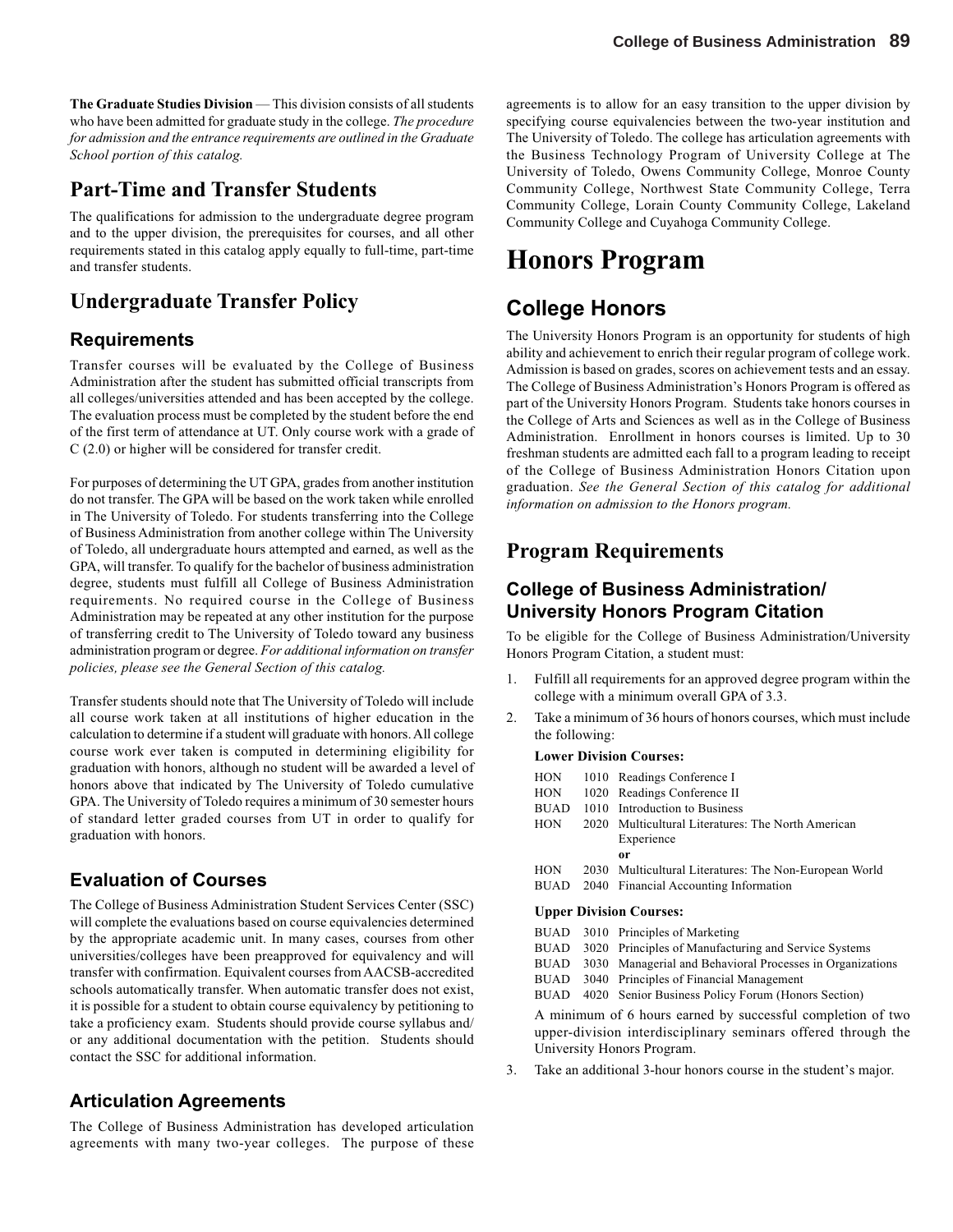### **College of Business Administration Departmental Honors Program Citation**

To be eligible for the College of Business Administration Departmental Honors Program Citation, a student must:

- 1. Fulfill all requirements for an approved degree program within the college with a minimum overall GPA of 3.3.
- 2. Take a minimum of 15 hours of honors courses which must include the following:

#### **Upper Division Courses:**

- BUAD 3010 Principles of Marketing
- BUAD 3020 Principles of Manufacturing and Service Systems
- BUAD 3030 Managerial and Behavioral Processes in Organizations
- BUAD 3040 Principles of Financial Management
- BUAD 4020 Senior Business Policy Forum (Honors Section)
- 3. Take an additional 3-hour honors course in the student's major.

### **Retention Standards**

To remain in good standing in the College of Business Administration Honors Program, a student must earn a minimum overall GPA of 3.0 by the end of the first year (typically at least 30 hours), 3.1 by the end of the second year (typically at least 60 hours), and 3.2 by the end of the third year (typically at least 90 hours), and make satisfactory progress toward fulfillment of the requirements for a degree "with Honors" in the college.

# **Academic Policies**

# **General Requirements**

*(Refer to the General Section of this catalog for general academic policies that apply to all students.)*

### **Academic Advising**

Students can receive advising concerning their academic program from the college advisers located in the Student Services Center (SSC) in Stranahan Hall. Appointments are encouraged. Walk-in hours are also available. Degree audits are also available in the SSC.

# **Student Responsibilities**

Students are responsible for selecting the correct courses for their programs of study each semester and for fulfilling their degree requirements. Although advisers will assist wherever possible, *the final responsibility rests with the student.*

# **Declaring or Changing a Major**

Forms for declaring or changing a college major are available in the SSC.

# **Grade Deletion for Repeated Courses**

If a student repeats a course and receives a grade of C or higher, a request to delete the original grade, as long as it was a C- or lower, can be made. The request form is available in the SSC. If the original grade was given because of cheating or academic dishonesty, it will not be deleted. A maximum of 12 hours can be deleted.

# **Academic Probation**

When a student's cumulative GPA falls below 2.0, the student is automatically placed on probation.

## **Academic Suspension**

Academic suspension means that a student is dropped from The University of Toledo for a period of at least one semester. A student is subject to academic suspension if that person falls below the minimum requirements or fails to make sufficient progress toward attainment of the degree. No course work taken at any other educational institution during the student's suspension shall be accepted as transfer credit. However, students may remove incompletes while under suspension. *See the General Section of this catalog for additional details on university probation and suspension policies.*

### **Readmission**

Suspended students must sit out at least one semester. A suspended student must apply to the SSC for readmission.

### **Academic Grievance**

Students have the responsibility and right to call to the attention of a professor any grade that the student believes to be in error. Students unable to reach a resolution with the professor, and who wish to appeal, may contact the SSC for additional information on the appeal process.

Appeals must be filed with the SSC by the last class day of the semester following the appealed incident.

# **Academic Dishonesty and Integrity**

Actions by students that involve academic dishonesty will be considered breaches of the ethical standards of the College of Business Administration. *See the General Section of this catalog for further details on this policy.*

# **Degree Audit Requirement (DARS)**

The Degree Audit Reporting System is an automated record that contains all of a student's graduation requirements and tracks that student's progress toward meeting those requirements. Degree audits are available to students upon request from the SSC. Students are encouraged to discuss their degree audits with their academic advisers.

# **Degree Requirements for the Bachelor of Business Administration (B.B.A.)**

# **Grade and Hour Requirements**

In order to earn a B.B.A. degree, students must complete a minimum of 126 hours of course work with a minimum cumulative GPA of C (2.0 on a 4.0 scale). All University core, lower division and upper division requirements must be satisfied. Students must earn a minimum of a C (2.0) grade in each course in the area of specialization, in COMM 3880, and in each course in a minor. The department chair has the prerogative of substituting an additional course in the area of specialization or minor, rather than requiring the student to repeat the course in which a grade below C was received. The student must receive a C or better in the substituted course for it to satisfy the requirements of the specialization or minor. In addition, students must earn a cumulative GPA of at least 2.25 for **all** courses in the 3000-or-4000-level business core (BUAD 3010, BUAD 3020, BUAD 3030, BUAD 3040, BUAD 3050, BUAD 3470 and BUAD 4020).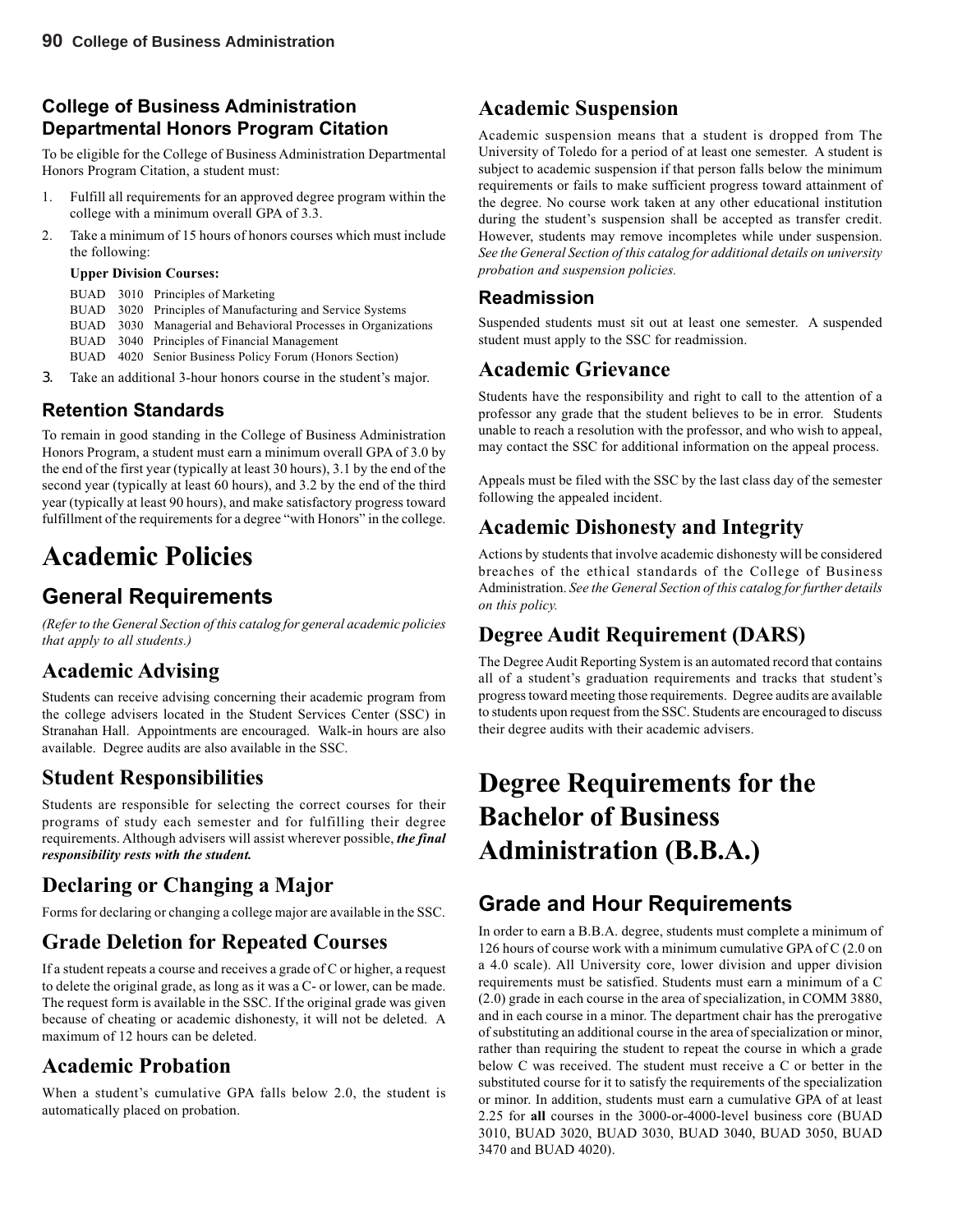# **Lower Division Curricular Requirements**

Students earning bachelor's degrees in all colleges and programs as well as those pursuing associate of arts and associate of science degrees are required to complete between 27 and 30 credit hours of courses that comprise the University Core Curriculum. The courses are distributed in the areas of English composition, humanities/fine arts, social sciences, natural sciences, mathematics and multicultural studies.

Courses that each student is required to take in the College of Business Administration, regardless of area of specialization, are identified below. In addition, effective fall 2003, students must demonstrate basic business computer proficiency through a proficiency test, Microsoft certification or completion of a college-level introduction to computing course.

| <b>BUAD</b> | 1000 |                                            |  |
|-------------|------|--------------------------------------------|--|
| <b>ECON</b> | 1150 |                                            |  |
| <b>ECON</b> | 1200 |                                            |  |
| <b>BUAD</b> | 1010 |                                            |  |
| *BUAD       | 1020 |                                            |  |
| <b>BUAD</b> | 2040 | Financial Accounting Information 3         |  |
| <b>BUAD</b> | 2050 | Accounting for Business Decision Making  3 |  |
| <b>BUAD</b> | 2060 |                                            |  |
| <b>BUAD</b> | 2070 | Application of Statistics in Business      |  |
|             |      |                                            |  |
| <b>BUAD</b> | 2080 |                                            |  |

\*Required until fall 2003, when basic business computer proficiency requirement takes effect.

# **Upper Division Curricular Requirements**

All students must make formal application for admission to the upper division one semester before the semester in which they earn 60 hours. Students who do not meet the requirements or who have not completed all 1000 and 2000 level required and elective business and nonbusiness courses will not be allowed to take upper division courses until all requirements for admission to the upper division are satisfied.

The core junior and senior years of the curriculum consist of the following upper division business requirements, an area of specialization, and a minor or business elective courses.

| <b>COMM</b> | 3880 | Professional Business Communication  3       |  |
|-------------|------|----------------------------------------------|--|
| <b>BUAD</b> | 3010 |                                              |  |
| <b>BUAD</b> | 3020 | Principles of Manufacturing and Service      |  |
|             |      |                                              |  |
| <b>BUAD</b> | 3030 | Managerial and Behavioral Processes in       |  |
|             |      |                                              |  |
| <b>BUAD</b> | 3040 |                                              |  |
| *BUAD       | 3050 | Information Technology Management  3         |  |
| <b>BUAD</b> | 4020 |                                              |  |
| <b>BUAD</b> | 3470 | Legal and Ethical Environment of Business  3 |  |

#### \* Effective fall 2003

Requirements for areas of specialization and minors are identified by functional area in the following pages. Students in the College of Business Administration wishing to pursue a second area of specialization can count up to two relevant courses (6 hours) taken in their first specialization toward a second specialization. Relevance of the courses is at the discretion of the two departments. Such a program will require taking more than the minimum of 126 hours for the B.B.A. degree.

# **Residence Requirement**

To earn a degree from the College of Business Administration, a student must complete 50 percent of business credits from the college. The senior year in the baccalaureate program must be taken in residence by all business students.

## **Class Ranks**

In the College of Business Administration, class rank is determined as follows:

| Rank      | <b>Hours Earned</b> |
|-----------|---------------------|
| Freshman  | $0-29.99$           |
| Sophomore | 30-59.99            |
| Junior    | 60-89.99            |
| Senior    | $90+ hours$         |
|           |                     |

# **Programs of Study**

### **Accounting**

*Adviser: Professor Diana Franz*

### **Areas of Specialization**

The department of accounting offers courses in the areas of financial accounting, management accounting, auditing, accounting systems and taxation. Completion of an accounting degree leads to professional careers in public accounting, business and government and begins the preparation for the Certified Public Accountant (CPA), Certified Management Accountant (CMA) and Certified Internal Auditor (CIA) examinations.

The specialization in accounting is designed to enable students to advance more rapidly to positions of responsibility and leadership in their chosen fields. In the year 2000, in the state of Ohio, all candidates taking the CPA exam must have completed 150 credit hours. Accounting career fields other than public accounting have not adopted the 150 hour requirement. The department of accounting offers a graduate degree that can be pursued in addition to a bachelor's degree.

### **Program Requirements**

No junior level accounting courses may be attempted until a student is admitted to the upper division by the College of Business Administration.

#### **Required Courses: (18 hours)**

| ACCT        | 3110 |                                                         |  |
|-------------|------|---------------------------------------------------------|--|
| ACCT        | 3120 |                                                         |  |
| ACCT        | 3310 | Accounting Information Systems and                      |  |
|             |      |                                                         |  |
| <b>ACCT</b> | 4130 | External Financial Reporting III 3                      |  |
| ACCT        | 4210 |                                                         |  |
| ACCT        | 4310 |                                                         |  |
|             |      | Electives: (Choice of one from the following - 3 hours) |  |

### **Electives: (Choice of one from the following – 3 hours)**

| ACCT | 4410 | Government and Not-For-Profit Accounting 3 |
|------|------|--------------------------------------------|
| ACCT | 4420 |                                            |

Students wishing to register in ACCT 3110 must meet the following prerequisites: a GPA of 2.50 or better in all introductory level college accounting courses including a grade of C (2.0) or better in both BUAD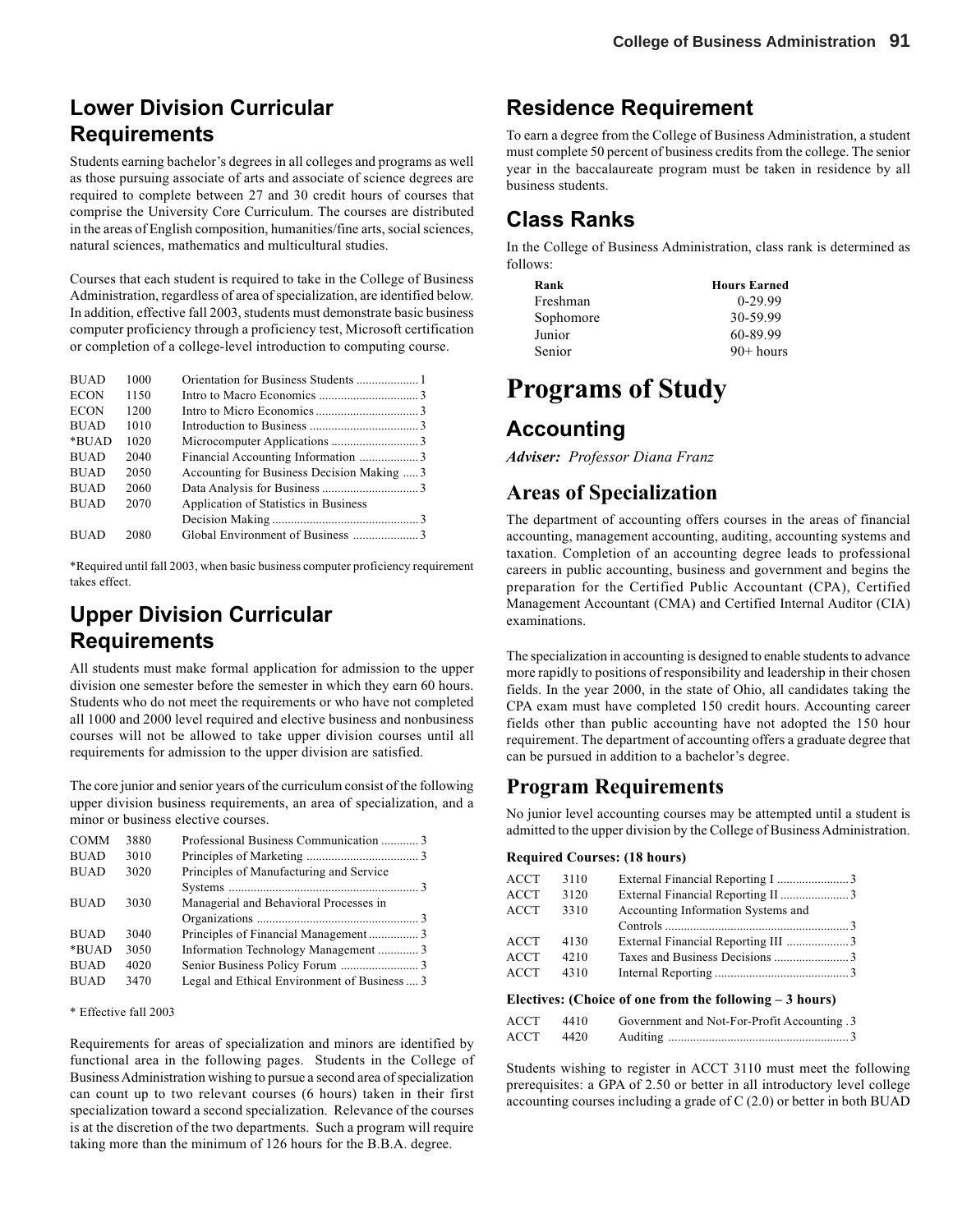2040 and BUAD 2050 or equivalent courses, and an overall GPA of 2.50 or better in all prior college level courses.

Accounting students are encouraged to minor in Information Systems.

### **Business Analysis**

*Adviser: Professor Paul Kozlowski*

### **Program Requirements**

#### **Required Courses: (12 hours)**

| <b>INFS</b> | 3250  | Software Applications in Business 3  |  |
|-------------|-------|--------------------------------------|--|
| <b>OPMT</b> | 4450  |                                      |  |
| <b>BANS</b> | -3060 |                                      |  |
| <b>BANS</b> | 3070  | Business Fluctuations and Outlooks 3 |  |

#### **Electives: (Select any two from the following – 6 hours)**

| <b>EBUS</b> | 3090 | <b>FINA</b> | 4090 | <b>OPMT</b> | 4750 |
|-------------|------|-------------|------|-------------|------|
| <b>FINA</b> | 3480 | <b>OPMT</b> | 3310 | MKTG        | 3880 |
| <b>FINA</b> | 3890 | <b>OPMT</b> | 3750 | <b>PSLS</b> | 3080 |

# **Electronic Commerce**

*Adviser: Professor Thuong Le*

The electronic commerce (e-commerce) specialization provides students with the management and technical skills for successful careers in the Internet economy. E-commerce competencies are essential for business professionals in all fields, from marketing, financial services and international business to purchasing, information systems and operations management.

# **Program Requirements**

#### **Required Courses: (12 hours)**

| <b>EBUS</b> | 3090 | E-commerce and the Networked Economy  3  |  |
|-------------|------|------------------------------------------|--|
| <b>EBUS</b> | 3180 | Web Design for Business Communication  3 |  |
| <b>EBUS</b> | 4040 | E-commerce Intelligence Management 3     |  |
| <b>EBUS</b> | 4150 | E-commerce Business Models & Project     |  |
|             |      |                                          |  |

#### **Electives – Choose one of the following career tracks:**

#### **Information Technology for Electronic Commerce (6 hours)**

| <b>INFS</b> | 3150 | Principles of Structured Computer    |  |
|-------------|------|--------------------------------------|--|
|             |      | Programming & Problem Solving 3      |  |
| <b>INFS</b> | 4370 | <b>Application Development Using</b> |  |
|             |      |                                      |  |

#### **Electronic Commerce Business Applications (choose two of the following – 6 hours)**

| MKTG 3260   |      | Global Framework for Ecommerce3      |  |
|-------------|------|--------------------------------------|--|
| MKTG 3280   |      |                                      |  |
|             |      | (required in this career track)      |  |
| <b>FINA</b> | 4090 | Financial Markets and Institutions 3 |  |
|             |      |                                      |  |

## **Entrepreneurship, Family & Small Business**

*Adviser: Professor Rebecca Bennett*

This program is designed for students who desire to start or currently work for a small or medium-sized family or non-family firm. The program emphasizes practical training and developing relationships with practitioners from the business community.

### **Program Requirements**

#### **Required Courses: (12 hours)**

| EFSB.       | 3590 |                                       |  |
|-------------|------|---------------------------------------|--|
| <b>EFSB</b> | 4010 | The Dynamics of Family Business 3     |  |
| HURM        | 3220 |                                       |  |
| FINA        | 4840 | Small Business Financial Policies and |  |
|             |      |                                       |  |

#### **Electives: (Select one from each of the following modules – 6 hours)**

*Module I:*

ACCT 3000, ACCT 3010, ACCT 3030, FINA 4890

*Module II:*

MKTG 3690, PSLS 3440, EBUS 3090

### **Finance**

*Adviser: Professor Andrew Solocha*

For this area of specialization, students must take a total of 21 hours, consisting of four required courses (12 hours) beyond BUAD 3040, and three finance electives (9 hours).

# **Program Requirements**

### **Required Courses: (12 hours)**

| FINA | 3480 |                                 |  |
|------|------|---------------------------------|--|
| FINA | 4080 |                                 |  |
| FINA | 4090 |                                 |  |
| FINA | 4670 | Advanced Financial Management 3 |  |

#### **Electives: (9 hours)**

Any three department of finance electives with the **exception** of FINA 2000, FINA 3060, FINA 4610 and FINA 4880.

### **Financial Services**

*Adviser: Professor Linda Bowyer*

### **Program Requirements**

#### **Required Courses (15 hours):**

| FINA | 3600 | Risk Management<br>$-$ or              |
|------|------|----------------------------------------|
|      | 3610 | Life and Health Insurance or           |
|      | 4890 |                                        |
| FINA | 3660 | Real Estate Principles, Practices      |
|      |      | and Finance or                         |
|      | 3670 | Real Estate Valuation or               |
|      | 3680 | Real Estate Law, Insurance and Taxes 3 |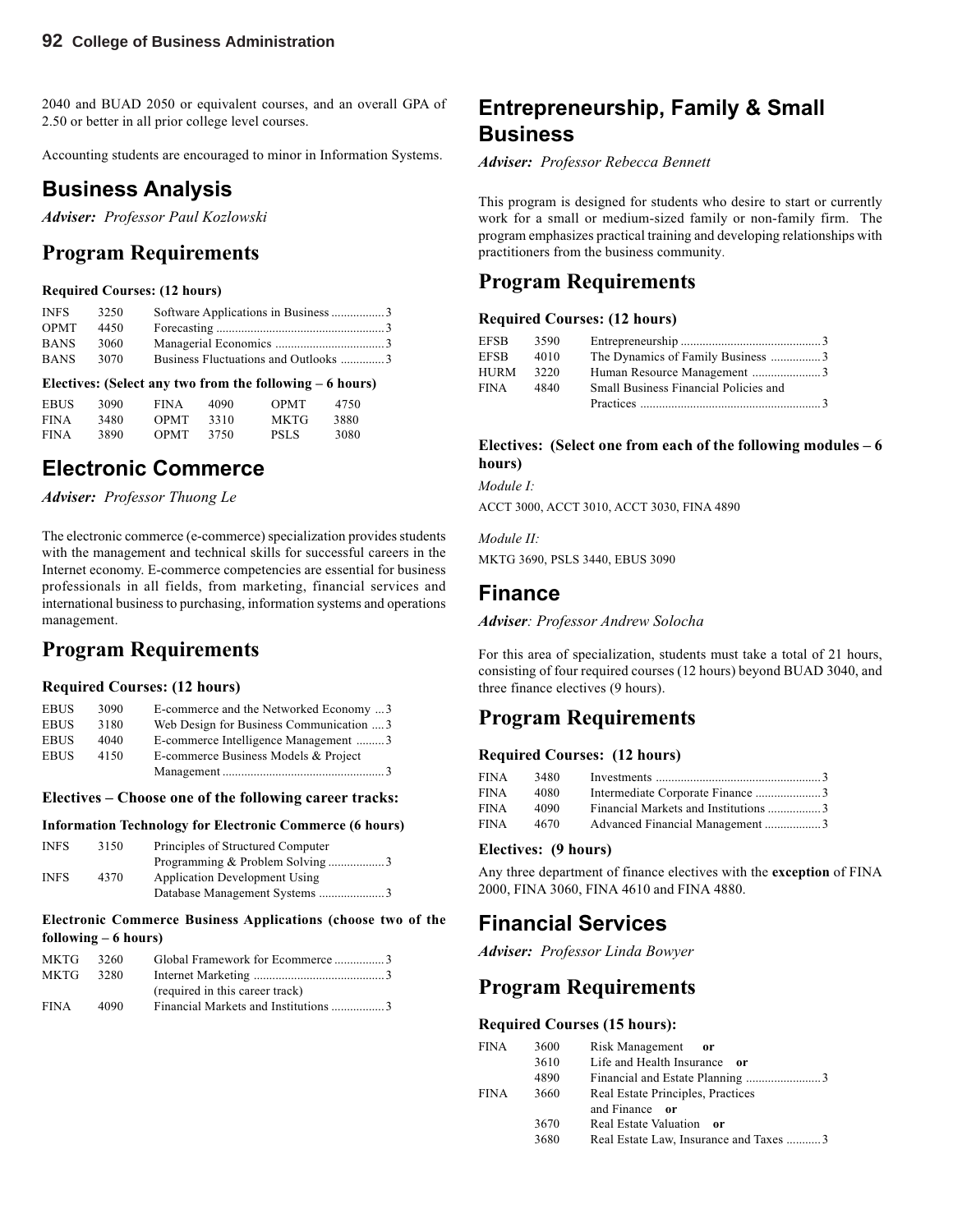| FINA 3480 |                                      |  |
|-----------|--------------------------------------|--|
| FINA 4090 | Financial Markets and Institutions 3 |  |
|           |                                      |  |

**Electives: (Select two courses not used as required courses from the following – 6 hours)**

FINA 3600 FINA 3660 FINA 3680 FINA 4870 FINA 4940 FINA 3610 FINA 3670 FINA 4100 FINA 4890

### **Human Resource Management**

*Adviser: Professor D.J. Dwyer*

Human resource management is designed to prepare candidates for positions in human resource management in domestic and international business organizations, hospitals, nonprofit organizations, and local, state and federal government agencies.

### **Program Requirements**

#### **Required Courses: (21 hours)**

| <b>BLAW</b> | 3550 |                                               |  |
|-------------|------|-----------------------------------------------|--|
| <b>HURM</b> | 3220 |                                               |  |
| <b>HURM</b> | 3630 | Conflict Resolution and Negotiation Skills  3 |  |
| HURM        | 4640 |                                               |  |
| HURM        | 4650 |                                               |  |
| HURM        | 4660 | Planning, Selection & Recruitment3            |  |
| HURM        | 4710 |                                               |  |

# **Information Systems**

*Adviser: Professor Anand Kunnathur*

Information systems (INFS) provides the student with the managerial and technical skills required to enter the challenging and dynamic field of computers and information systems. The student acquires knowledge involving a variety of topics, including widely used business programming languages, the design and implementation of management information systems, networking and communications, the managerial aspects of system development and the latest technological developments in database management, computer software and information technology.

### **Program Requirements**

#### **Required Courses (18 hours)**

| <b>INFS</b> | 3150 | Structured Programming & Problem Solving3 |  |
|-------------|------|-------------------------------------------|--|
| <b>INFS</b> | 3160 |                                           |  |
| <b>INFS</b> | 3370 |                                           |  |
| <b>INFS</b> | 3770 |                                           |  |
| <b>INFS</b> | 4300 | Distribution Systems & Web Development  3 |  |
| <b>INFS</b> | 4510 |                                           |  |

#### **Electives: (choose one from the following – 3 hours)**

| <b>INFS</b> | 3240 | <b>INFS</b> | 4320 | <b>INFS</b> | 4990 |  |
|-------------|------|-------------|------|-------------|------|--|
| <b>INFS</b> | 3380 | <b>INFS</b> | 4810 | <b>OPMT</b> | 4760 |  |
| <b>INFS</b> | 3980 |             |      |             |      |  |

# **International Business**

*Adviser: Professor Anthony Koh*

The International Business Program provides training for careers in corporations with a global orientation, particularly multinational corporations, export-import firms, banks, transportation and logistics, and government and international agencies involved in international trade, finance and economic development.

### **Program Requirements**

#### **Required Courses: (12 hours)**

| MKTG 3140 |      |  |
|-----------|------|--|
| FINA      | 3500 |  |
| IBUS.     | 3600 |  |
| IBUS -    | 4360 |  |

#### **Electives: (Select any two — 6 hours)**

| <b>IBUS</b> | 4490 |                                        |  |
|-------------|------|----------------------------------------|--|
| <b>IBUS</b> | 3150 | Understanding Cultural Differences for |  |
|             |      |                                        |  |
| MKTG        | 3260 | Global Framework for E-Commerce 3      |  |
| <b>BLAW</b> | 3670 |                                        |  |
| <b>IBUS</b> | 4180 |                                        |  |
| MKTG        | 4220 | International Sourcing, Logistics and  |  |
|             |      |                                        |  |

Other courses subject to approval, including study abroad courses and internships in international business.

#### **Foreign Language Requirements for International Business Majors**

International business majors must demonstrate foreign language proficiency by satisfying one of the following requirements:

- Completed four years of one foreign language in high school with a grade of B or better in each course; or
- b) Completed a University-level fourth semester foreign language course; or
- c) Have a proficiency in a native language other than English.

# **Marketing**

*Advisers: Professor Susan Mantel and Professor William Darley*

The marketing specialization provides the student with the skills to make decisions about product design and quality, pricing, channels of distribution, advertising and personal selling in ways that enhance consumer satisfaction and further the goals of the organization. The student learns to approach problems with a clear understanding of the relationship between marketing and other business functions.

### **Program Requirements**

#### **Required Courses: (9 hours)**

| MKTG | 3850 | Buyer Behavior and Relationship Marketing 3  |
|------|------|----------------------------------------------|
| MKTG | 3880 | Marketing Research & Data-Based Management 3 |
| MKTG | 4130 | Marketing Analysis & Decision Making 3       |

#### **Electives: (Select 6 hours from module I and 6 hours from module II – 12 hours)**

*Module I:*

| MKTG      | 3140 |                                          |  |
|-----------|------|------------------------------------------|--|
| PSLS      | 3440 |                                          |  |
| MKTG      | 3280 |                                          |  |
| MKTG      | 3690 | Principles of Marketing Communication  3 |  |
| MKTG 4540 |      |                                          |  |
| MKTG 4940 |      |                                          |  |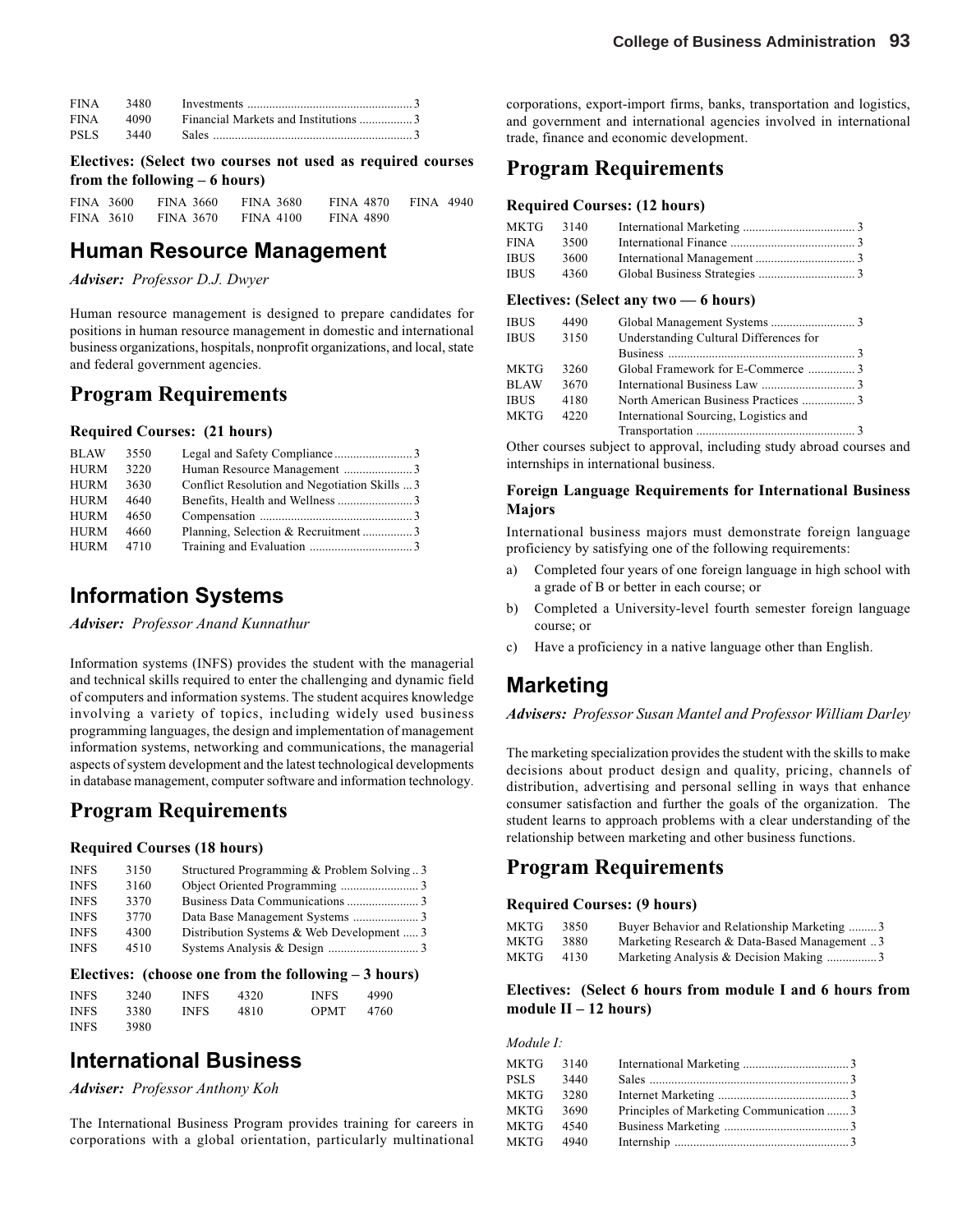#### *Module II:*

| <b>PSLS</b> | 3080 | Purchasing & Business Relationship Mgmt 3 |  |
|-------------|------|-------------------------------------------|--|
| <b>MKTG</b> | 3130 |                                           |  |
| <b>MKTG</b> | 3260 | Global Framework for E-Commerce 3         |  |
| <b>PSLS</b> | 4710 |                                           |  |
| <b>MKTG</b> | 3870 |                                           |  |
| <b>MKTG</b> | 3910 |                                           |  |
| <b>MKTG</b> | 4120 | Marketing Channels Management 3           |  |
| <b>MKTG</b> | 4220 | International Sourcing, Logistics $\&$    |  |
|             |      |                                           |  |
| <b>MKTG</b> | 4520 |                                           |  |
| <b>MKTG</b> | 4570 |                                           |  |
| <b>MKTG</b> | 4980 |                                           |  |
| <b>MKTG</b> | 4990 |                                           |  |

# **Operations Management**

#### *Adviser: Professor Arthur Smith*

Operations management (OPMT) is designed for students who are interested in the revitalization of our country's industrial base or who want to pursue careers in the rapidly expanding service sector. Students acquire the knowledge and skills to manage people and resources. Students are given a broad overview of operations from product design, process selection, TQM, facility layout and location through planning and scheduling.

### **Program Requirements**

#### **Required Courses: (9 hours)**

| OPMT        | 3340 |                                       |
|-------------|------|---------------------------------------|
| <b>OPMT</b> | 3610 | Production Planning and Control 3     |
| <b>OPMT</b> | 3660 | Materials Management and Purchasing 3 |

#### **Electives: (choose three of the following — 9 hours):**

| OPMT 3310 | $OPMT = 4150$ | OPMT 4760 |  |
|-----------|---------------|-----------|--|
| OPMT 3600 | $OPMT$ 4420   | OPMT 4980 |  |

# **Organizational Development and Management**

*Adviser: Professor D.J. Dwyer*

The major in organizational development and management prepares students to enter a variety of organizations, both for profit and not-forprofit. Graduates of this program receive training in a number of areas that are crucial to a manager's success: planning, decision-making, interpersonal skills, team-building, performance development and evaluation, conflict resolution, motivation and leading change.

### **Program Requirements**

#### **Complete the following courses: (18 hours)**

| <b>HURM</b> | 3220 |                                            |  |
|-------------|------|--------------------------------------------|--|
| <b>HURM</b> | 3630 | Conflict Resolution & Negotiation Skills 3 |  |
| ORGD        | 4210 | Organizational Development & Change 3      |  |
| ORGD        | 4240 | Communication Strategies for Leading       |  |
|             |      |                                            |  |
| ORGD        | 4330 | Organizational Diagnosis & Intervention  3 |  |
| ORGD        | 4780 | Leadership & Managerial Competencies 3     |  |

# **Professional Sales**

*Adviser: Professor David Reid*

The professional sales major trains students for distinguished careers in business-to-business selling. Listed below are specific courses in the University Core and specific electives needed to fulfill the requirements for a specialization in professional sales. Please see the adviser for details.

### **Program Requirements**

#### **Required professional sales and business courses: (22 hours)**

| <b>PSLS</b><br>3000 |                                    |
|---------------------|------------------------------------|
| <b>PSLS</b><br>3080 | Purchasing & Business Relationship |
|                     |                                    |
| <b>PSLS</b><br>3440 |                                    |
| <b>PSLS</b><br>3450 | Account & Territory Management 3   |
| <b>PSLS</b><br>4710 |                                    |
| <b>PSLS</b><br>4740 |                                    |
| MKTG<br>4540        |                                    |
| <b>PSLS</b><br>4940 |                                    |

#### **Required Arts and Sciences courses, including required University Core courses: (47 hours)**

| <b>ENGL</b> | 1110 |                                                                |  |
|-------------|------|----------------------------------------------------------------|--|
| <b>MATH</b> | 1260 | Modern Business Math I (University Core                        |  |
|             |      |                                                                |  |
| MATH        | 1270 |                                                                |  |
| <b>PSY</b>  | 1010 | Intro. to Psychology (University Core                          |  |
|             |      |                                                                |  |
| <b>SOC</b>  | 1010 | Intro. to Sociology (University Core                           |  |
|             |      | requirement - Social Science) 3                                |  |
| <b>ENGL</b> | 2960 | Organizational Report Writing (University                      |  |
|             |      |                                                                |  |
| <b>COMM</b> | 3840 | Interpersonal Comm. (University Core                           |  |
|             |      | requirement - Humanities/Fine Arts) 4                          |  |
| PHIL        | 1020 | Critical Thinking (University Core                             |  |
|             |      | requirement – Humanities/Fine Arts)3                           |  |
|             |      | University Core requirement - Natural Sciences: Based on       |  |
|             |      |                                                                |  |
|             |      | University Core requirement – Natural Sciences: Based on       |  |
|             |      |                                                                |  |
|             |      | University Core requirement - Multicultural: Diversity of      |  |
|             |      |                                                                |  |
|             |      | University Core requirement – Multicultural: Other than U.S. 3 |  |
| COMM        | 3820 |                                                                |  |
| COMM        | 3880 | Professional Business Communication  3                         |  |
| COMM        | 4810 |                                                                |  |
|             |      |                                                                |  |

**Nonbusiness elective: (1 hour)**

# **Supply Chain Management**

*Adviser: Professor Ram Rachamadugu*

This major emphasizes sourcing, industrial marketing, logistics, transportation, quality, production planning, computer applications, information systems and emerging practices in supply chain management and e-commerce. Both strategic and operational issues will be emphasized.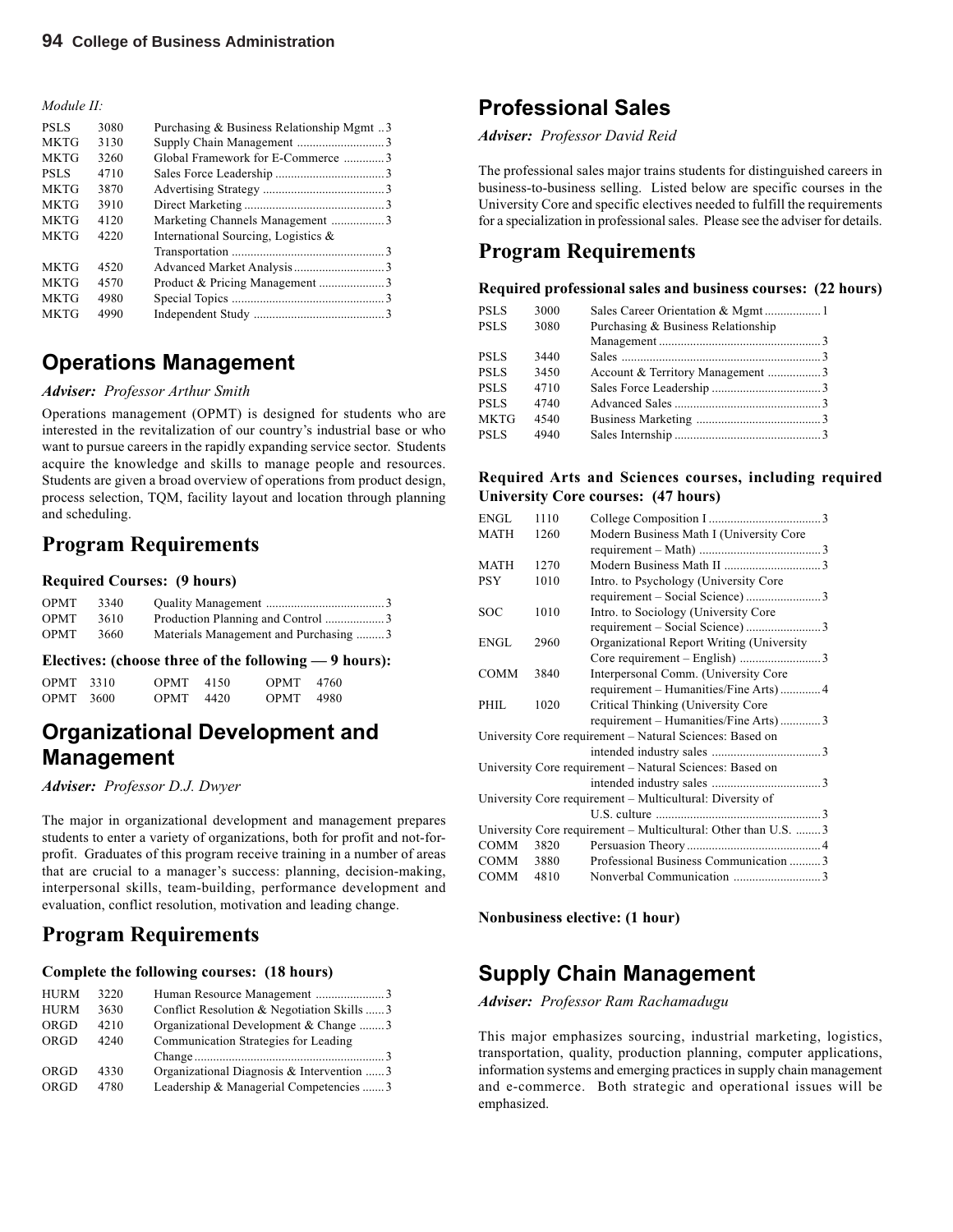# **Program Requirements**

#### **Required: (3 hours)**

MKTG 3130 Introduction to Supply Chain Management . .3

#### **Electives: (Select 6 hours from module I, 6 hours from module II, 3 hours from module III, and 3 hours from module IV – total 18 hours)**

#### *Module I:*

| EBUS        | 3090 | E-Commerce and the Networked Economy 3 |
|-------------|------|----------------------------------------|
| <b>PSLS</b> | 3080 | Purchasing and Relationship Management |
| <b>OPMT</b> | 3660 | Materials Management and Purchasing 3  |
|             |      |                                        |
| Module II:  |      |                                        |

| OPMT 3600     |  |  |
|---------------|--|--|
| $OPMT = 3610$ |  |  |
| $OPMT$ 3340   |  |  |

#### *Module III:*

#### *Module IV:*

| <b>IBUS</b> | 4490 |                                       |  |
|-------------|------|---------------------------------------|--|
| MGMT 4910   |      | Research in Supply Chain Management 3 |  |
| MGMT 4940   |      |                                       |  |

### **Minors**

# **Minor or Business Electives for Business Students**

In order to increase the knowledge base of the students, the college offers business students the choice of a minor or business electives as part of the curriculum. The course requirements for a minor are specified by the departments. The college offers the following minors for business students: accounting, business analysis, business economics, business law, commercial real estate, decision sciences, electronic commerce, finance, financial services, information systems, insurance and risk management, international business, management, marketing, operations management, professional sales, small business financial management and supply chain management.

The following minors are only available for College of Business Administration students. Students cannot duplicate credit in their area of specialization or upper division core. The minor is three courses (9 hours).

### **Accounting**

| ACCT. | 3000 |                     |  |
|-------|------|---------------------|--|
| ACCT  | 3010 | Cost Accounting for |  |
|       |      |                     |  |
| ACCT  | 3030 |                     |  |

Students may make substitutions for the above courses with the permission of the chair of the department of accounting.

### **Business Analysis**

| BANS  | 3060 | Managerial Economics                 |  |
|-------|------|--------------------------------------|--|
|       |      | or                                   |  |
| BANS. | 3070 | Business Fluctuations and Outlooks 3 |  |
| INFS. | 3250 | Software Applications in Business 3  |  |
| OPMT  | 4450 |                                      |  |
|       |      |                                      |  |

### **Business Economics**

| BANS  | 3060 |                                             |
|-------|------|---------------------------------------------|
| BANS. | 3070 | Business Fluctuations & Economic Outlook .3 |
| OPMT  | 4450 | Forecasting                                 |
|       | 0r   |                                             |
| FINA  | 3500 |                                             |

### **Business Law**

#### **Complete three of the following:**

| <b>BLAW</b> | 3550 | Legal & Safety Compliance Issues      |  |
|-------------|------|---------------------------------------|--|
|             |      | in Human Resource Management 3        |  |
| <b>BLAW</b> | 3570 | The Laws of Structuring and Operating |  |
|             |      |                                       |  |
| <b>BLAW</b> | 3670 |                                       |  |
| <b>BLAW</b> | 4570 | Legal and Ethical Aspects of Managing |  |
|             |      |                                       |  |

### **Commercial Real Estate**

| FINA        | 3660 | Real Estate Principles, Practices      |  |
|-------------|------|----------------------------------------|--|
|             |      |                                        |  |
| <b>FINA</b> | 3670 |                                        |  |
| FINA        | 3680 | Real Estate Law, Insurance and Taxes 3 |  |

### **Decision Sciences**

#### **Complete any three of the following courses:**

| <b>OPMT</b> | 3310 | <b>OPMT</b> | 3760 | <b>OPMT</b> | 3750 |
|-------------|------|-------------|------|-------------|------|
| <b>OPMT</b> | 4450 | <b>OPMT</b> | 4760 | <b>OPMT</b> | 4750 |
| MKTG        | 3880 |             |      |             |      |

### **Electronic Commerce**

#### **Required Courses:**

| EBUS | 3090 | E-Commerce & the Networked Economy 3      |
|------|------|-------------------------------------------|
| EBUS | 3180 | Web Design for Business Communications  3 |

#### **Elective: (Choose one of the following)**

| INFS. | 3150 | Principles of Structural Computer   |  |
|-------|------|-------------------------------------|--|
|       |      | Programming & Problem Solving 3     |  |
| MKTG  | 3280 |                                     |  |
| EBUS  | 4040 | E-Commerce Intelligence Management3 |  |

### **Entrepreneurship, Family, & Small Business**

| EFSB | 4010 |                                          |  |
|------|------|------------------------------------------|--|
| EFSB | 3590 |                                          |  |
| FINA | 4840 | <b>Small Business Financial Policies</b> |  |
|      |      | and Practices 3                          |  |

### **Finance**

| FINA | 3480 |                                      |  |
|------|------|--------------------------------------|--|
| FINA | 4080 |                                      |  |
| FINA | 4090 | Financial Institutions and Markets 3 |  |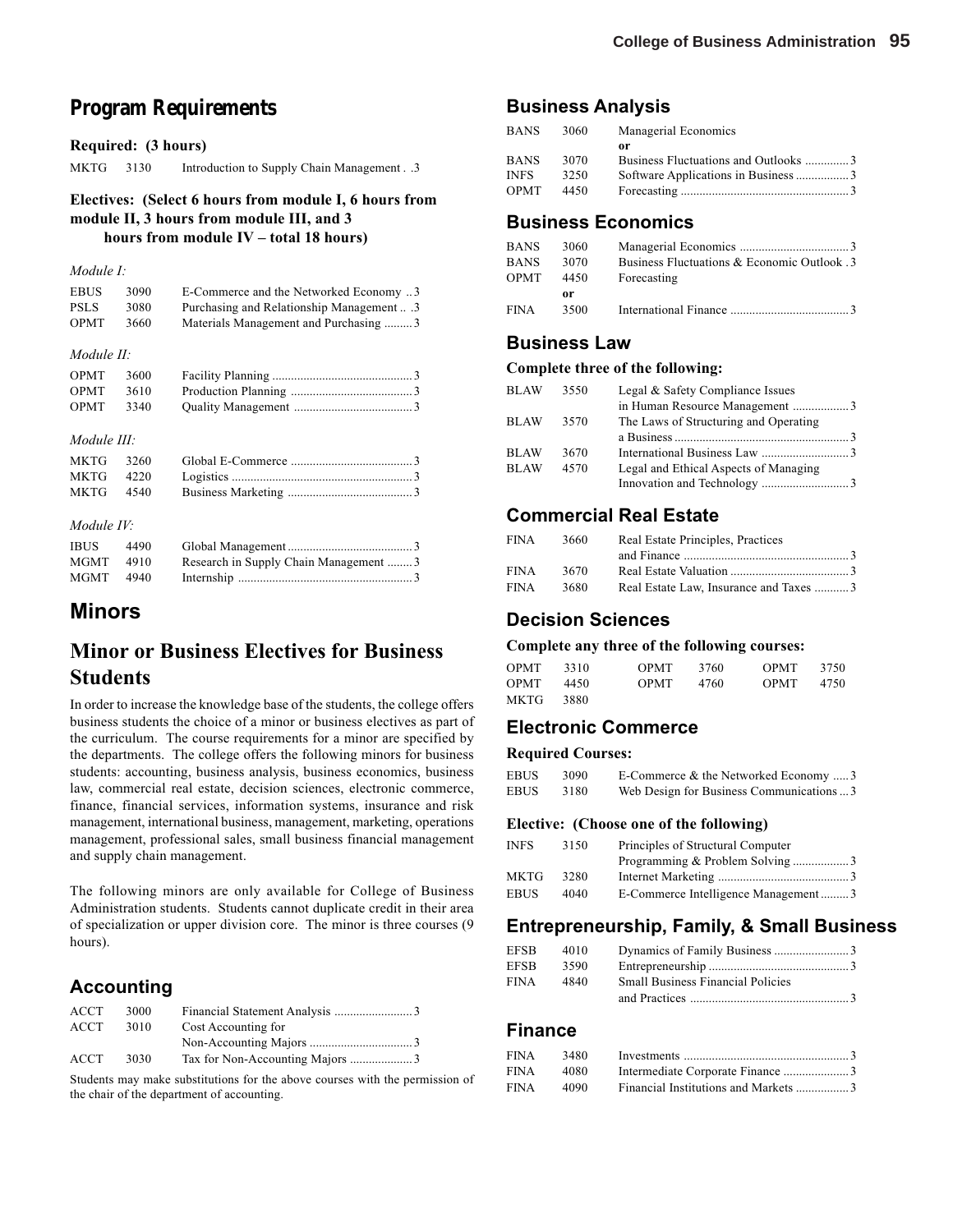### **Financial Services**

#### **Complete three of the following:**

|                                                           | FINA 3480 |  | FINA 3660 FINA 4090           |  |  | PSLS 3440 <sup>*</sup> |  |
|-----------------------------------------------------------|-----------|--|-------------------------------|--|--|------------------------|--|
|                                                           |           |  | FINA 3600 FINA 3670 FINA 4870 |  |  |                        |  |
|                                                           |           |  | FINA 3610 FINA 4100 FINA 4890 |  |  |                        |  |
| *With permission from chair of the department of finance. |           |  |                               |  |  |                        |  |

### **Information Systems**

| <b>INFS</b> | 3250 | Software Applications in Business 3 |
|-------------|------|-------------------------------------|
| <b>INFS</b> | 3770 | Database Management Systems 3       |
|             |      |                                     |

### **Insurance and Risk Management**

| FINA 3600 |  |  |
|-----------|--|--|
| FINA 3610 |  |  |
| FINA 4890 |  |  |

### **International Business**

Select three courses, taking into consideration prerequisites, from those listed under the international business area of specialization.

### **Management**

#### **Complete three of the following:**

| <b>EFSB</b> | 3590 |                                           |  |
|-------------|------|-------------------------------------------|--|
| <b>HURM</b> | 3220 |                                           |  |
| <b>HURM</b> | 3630 | Conflict Resolutions Negotiation Skills 3 |  |
| <b>ORGD</b> | 4780 | Leadership & Managerial Competencies 3    |  |

### **Marketing**

### **Required:**

| MKTG 3850 | Buyer Behavior and Relationship   |  |
|-----------|-----------------------------------|--|
|           |                                   |  |
|           | or                                |  |
| MKTG 3880 | Marketing Research and Data-Based |  |
|           |                                   |  |

#### **Electives:**

Select two courses (6 hours) from the courses listed for the marketing specialization, except MKTG 4940.

### **Operations Management**

Select any three courses from those courses listed previously as required courses and electives under the operation management area of specialization.

### **Professional Sales**

#### **Required:**

| <b>PSLS</b><br>Sale |  |
|---------------------|--|
|---------------------|--|

#### **Electives: (Select two from the following)**

| <b>PSLS</b> | 4710 |                                      |  |
|-------------|------|--------------------------------------|--|
| <b>PSLS</b> | 4740 |                                      |  |
| <b>PSLS</b> | 3080 | Purchasing and Business Relationship |  |
|             |      |                                      |  |
| <b>PSLS</b> | 3450 | Account and Territory Management 3   |  |
| <b>MKTG</b> | 4540 |                                      |  |

### **Small Business Financial Management**

#### **Required Courses:**

| FINA | 4080 |                                          |  |
|------|------|------------------------------------------|--|
| FINA | 4840 | <b>Small Business Financial Policies</b> |  |
|      |      |                                          |  |

#### **Electiv**e**: (Choose one of the following – 3 hours)**

| FINA 3670 |      | EFSB        | 3590 | <b>EFSB</b> | 4010 |
|-----------|------|-------------|------|-------------|------|
| FINA      | 4090 | <b>FINA</b> | 4670 |             |      |

### **Supply Chain Management**

### **Required:**

MKTG 3130 Introduction to Supply Chain Management ...3

#### **Electives:**

Select any two courses (6 hours) from the list of electives listed under Modules I, II, and III for the supply chain management major, but no more than one course (3 hours) from any module.

# **Business Minors for Nonbusiness Students at The University of Toledo**

The College of Business Administration offers a general minor and three specialty minors (business analysis, professional sales and supply chain management) for students in nonbusiness programs at The University of Toledo. These minors are recommended for students who want to enhance their academic programs with business-related course work. Students taking courses in the business minor must meet course prerequisite requirements. These minors are designed specifically for nonbusiness students and should not be confused with the individual minors offered for College of Business Administration students. Contact advisers in your college and in the College of Business Administration for additional details about the minors.

### **General Minor for Nonbusiness Students**

### **Requirements for the General Minor in Business for Nonbusiness Students**

A minimum cumulative GPA of 2.25 is required in the following prerequisite courses or their equivalents. A student who does not meet the minimum standards but has at least a cumulative 2.0 in the prerequisites will be reviewed by the College of Business Administration Undergraduate Program director on an individual basis. In addition to the requirements below, students must demonstrate computer proficiency through a proficiency test, Microsoft certification, or an introduction to business computing course.

#### **Economics**

| $\mathbf{D}$ $\mathbf{D}$ $\mathbf{D}$ $\mathbf{D}$ $\mathbf{D}$ $\mathbf{D}$ $\mathbf{D}$ $\mathbf{D}$ $\mathbf{D}$ $\mathbf{D}$ $\mathbf{D}$ $\mathbf{D}$ $\mathbf{D}$ $\mathbf{D}$ $\mathbf{D}$ $\mathbf{D}$ $\mathbf{D}$ $\mathbf{D}$ $\mathbf{D}$ $\mathbf{D}$ $\mathbf{D}$ $\mathbf{D}$ $\mathbf{D}$ $\mathbf{D}$ $\mathbf{$ |  |
|------------------------------------------------------------------------------------------------------------------------------------------------------------------------------------------------------------------------------------------------------------------------------------------------------------------------------------|--|
|                                                                                                                                                                                                                                                                                                                                    |  |
| Select from MATH 1260 and 1270, or 1750 and                                                                                                                                                                                                                                                                                        |  |
| <b>Mathematics</b>                                                                                                                                                                                                                                                                                                                 |  |
|                                                                                                                                                                                                                                                                                                                                    |  |
| Select from ECON 1150 and 1200,                                                                                                                                                                                                                                                                                                    |  |
|                                                                                                                                                                                                                                                                                                                                    |  |

#### **Business Statistics**

Select from BUAD 2060, MATH 2630, or equivalent .................. 3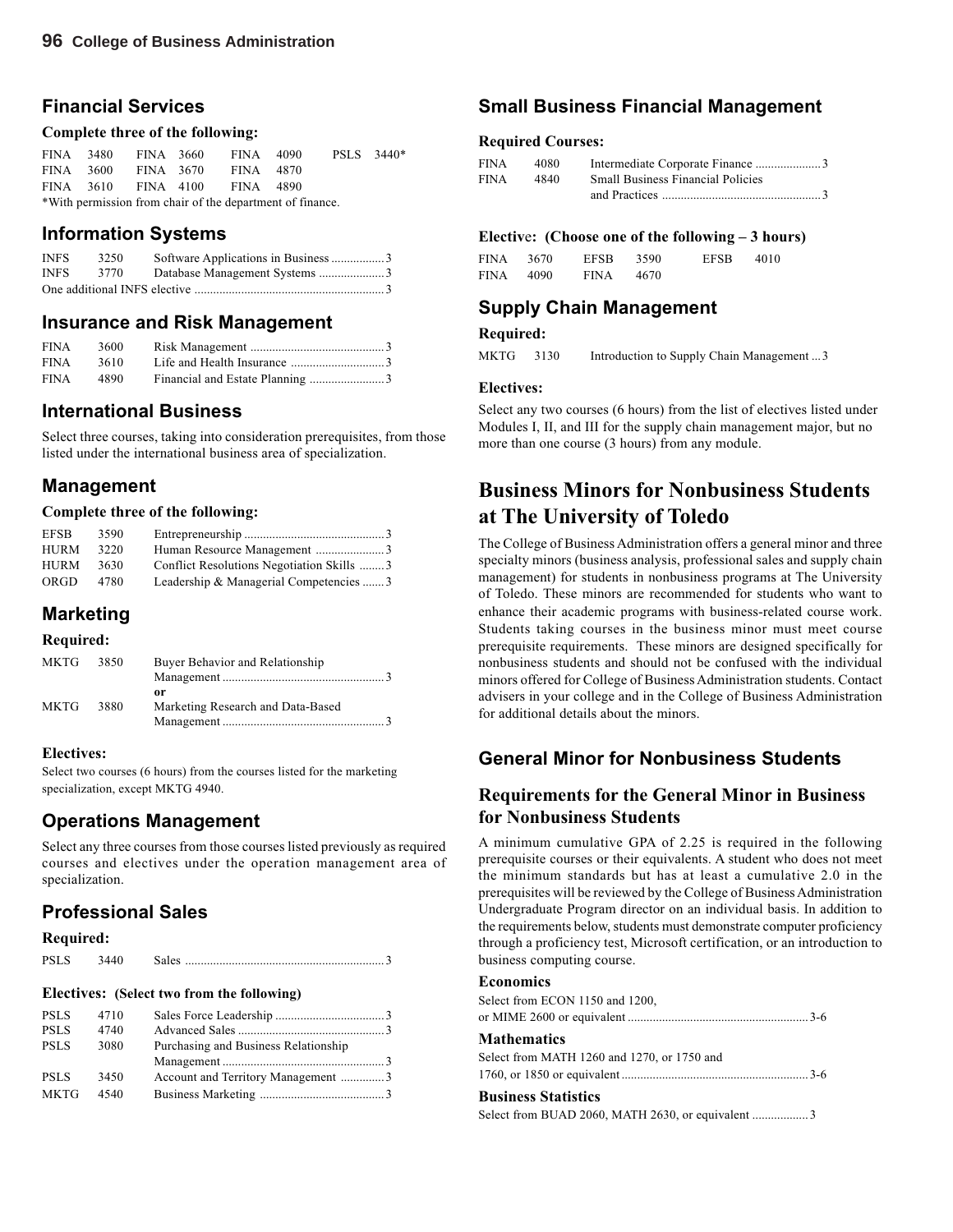Eighteen (18) hours are required beyond the prerequisite courses above. A grade of C (2.0) or better is required in each of the following courses:

#### **Required Foundation Course**

BUAD 2040 Financial Accounting Information ...................... 3

#### **Additional Requirements**

A. Select **three (3)** courses from the following:

| <b>BUAD</b> | 1010 |                                       |  |
|-------------|------|---------------------------------------|--|
| <b>BUAD</b> | 2050 | Accounting for Business Decision      |  |
|             |      |                                       |  |
| <b>BUAD</b> | 2070 | Application of Statistics in Business |  |
|             |      |                                       |  |
| <b>BUAD</b> | 2080 |                                       |  |
| <b>BUAD</b> | 3010 |                                       |  |
| <b>BUAD</b> | 3020 | Principles of Manufacturing and       |  |
|             |      |                                       |  |
| <b>BUAD</b> | 3030 | Managerial and Behavioral Processes   |  |
|             |      |                                       |  |
| <b>BUAD</b> | 3040 |                                       |  |
| <b>BUAD</b> | 3050 | Information Technology Management 3   |  |
| <b>BUAD</b> | 3470 |                                       |  |

B. Select **two (2)** additional courses from the eight listed above or select two courses at the 3000-or-4000-level from ACCT, FINA, INFS, MGMT, EFSB, IBUS, EBUS, OPMT, ORGD HURM, PSLS, BANS, BLAW, or MKTG to complete the additional requirements. (Prerequisites for selected courses must be fulfilled.)

### **Business Analysis Minor for Nonbusiness Students**

### **Program Requirements**

The business analysis minor for nonbusiness students requires 15 hours. Prerequisites for all courses must be fulfilled.

#### **Required Courses: (9 hours)**

| <b>BANS</b> | 3060 |                                    |
|-------------|------|------------------------------------|
| <b>BANS</b> | 3070 | Business Fluctuations and Economic |
|             |      |                                    |
| <b>OPMT</b> | 4450 |                                    |

#### **Electives: Select two courses from the following (6 hours):**

| <b>EBUS</b> | 3090 | OPMT        | 3310 |  |
|-------------|------|-------------|------|--|
| <b>FINA</b> | 3480 | <b>OPMT</b> | 3750 |  |
| <b>FINA</b> | 3890 | <b>OPMT</b> | 4750 |  |
| <b>FINA</b> | 4090 | MKTG        | 3880 |  |
| <b>INFS</b> | 3250 | <b>PSLS</b> | 3080 |  |
|             |      |             |      |  |

### **Professional Sales Minor for Nonbusiness Students**

#### **Required Courses:**

#### **Economics: (3-6 hours)**

Select from ECON 1150 and ECON 1200 **or** MIME 2600 ......................................................................... 3

#### **Required Business Courses: (12 hours)**

| MKTG 3010   |      |                                    |  |
|-------------|------|------------------------------------|--|
| <b>PSLS</b> | 3440 |                                    |  |
| <b>PSLS</b> | 3450 | Account and Territory Management 3 |  |
| <b>PSLS</b> | 4740 |                                    |  |

#### **Business Elective: Select one from the following (3 hours):**

| PSLS | 3080 | Purchasing and Business Relationship |  |
|------|------|--------------------------------------|--|
|      |      |                                      |  |
| PSLS | 3710 |                                      |  |

### **Supply Chain Management for Nonbusiness Students**

#### **Program Requirements**

The supply chain management minor for nonbusiness students requires 15 hours. Prerequisites for all courses must be fulfilled.

#### **Required Course: (3 hours)**

| MKTG | 3130 |  |  | Introduction to Supply Chain Management  3 |  |
|------|------|--|--|--------------------------------------------|--|
|------|------|--|--|--------------------------------------------|--|

#### **Module Selection: (6 hours)**

Select two additional courses from one of the following three modules. *Module I:*

| EBUS               | 3090 | E-Commerce and the Network Economy 3  |
|--------------------|------|---------------------------------------|
| OPMT               | 3660 | Materials Management and Purchasing 3 |
| <b>PSLS</b>        | 3080 | Purchasing and Business Relationship  |
|                    |      |                                       |
| Module II:         |      |                                       |
| OPMT               | 3340 |                                       |
| <b>OPMT</b>        | 3600 |                                       |
| OPMT               | 3610 |                                       |
| <i>Module III:</i> |      |                                       |
| MKTG               | 3260 | Global Framework for E-Commerce 3     |
| MKTG               | 4220 |                                       |
| MKTG               | 4540 |                                       |
|                    |      | пи от денешни                         |

#### **Electives: Select two from the following, except courses selected as part of a module (6 hours):**

| <b>ECOM</b> | 3090 | E-Commerce and the Network Economy 3  |  |
|-------------|------|---------------------------------------|--|
| MKTG        | 4540 |                                       |  |
| <b>OPMT</b> | 3610 |                                       |  |
| <b>OPMT</b> | 3660 | Materials Management and Purchasing 3 |  |
| <b>OPMT</b> | 4450 |                                       |  |
| PSLS        | 3080 | Purchasing and Business Relationship  |  |
|             |      |                                       |  |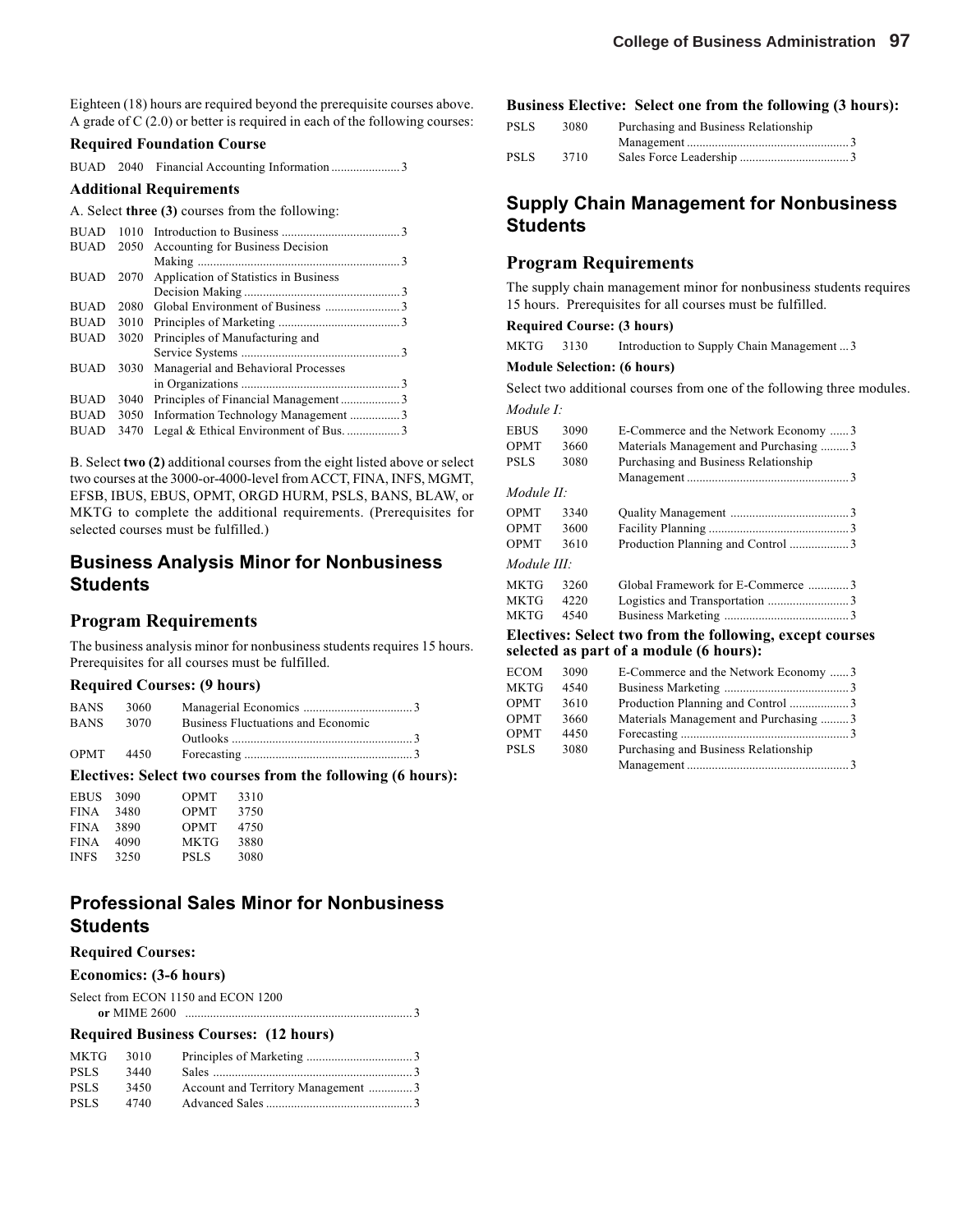# **College of Business Administration Faculty**

# **Department of Accounting**

**Philip R. Fink**, 1975, professor B.B.A., M.B.A., The University of Toledo; J.D., Ohio Northern University; CPA (Ohio)

**Diana R. Franz**, 1992, professor and chair M. Prof. Accountancy, Wichita State University; Ph.D., Texas Tech University; CPA (Kansas)

**Brian L. Laverty**, 1990, professor B.A., Ph.D., Michigan State University; CPA (Michigan)

**Bhanu Ragu-Nathan**, 1985, professor B.S., University of Madras; M.B.A., Indiana University; Ph.D., University of Pittsburgh; ACA (India)

**Donald Saftner**, 1987, professor B.S., M.S., Ph.D., Pennsylvania State University

**Nicholas W. Schroeder**, 1985, professor B.S.B.A, M.Acct., Bowling Green State University; D.B.A., University of Colorado; CPA (Ohio)

### **EMERITUS AND SUPERANNUATE FACULTY**

**Richard F. Bernstein**, M.B.A., professor emeritus, superannuate **Charles H. Gibson**, D.B.A., professor emeritus **Robert E. Hansen**, D.B.A., professor emeritus **Robert Irish**, Ph.D., professor emeritus **Larry Konrath**, Ph.D., professor emeritus **Howard L. Ness**, J.D., M.B.A., professor emeritus **Glenda E. Ried**, M.B.A., CPA, professor emerita

## **Department of Finance & Business Economics**

**Richard J. Boden Jr.**, 1993, associate professor B.A., State University of New York; M.B.A., Brown University; Ph.D., University of Maryland

**Linda Bowyer**, 1989, associate professor B.A., Ph.D., Iowa State University

**Maureen Conroy,** 1987, professor B.B.A., The University of Toledo; M.B.A., Bowling Green State University

**Paul J. Kozlowski**, 1979, professor B.A., Merrimack College; M.A., Ph.D., University of Connecticut

**Bruce R. Kuhlman**, 1988, associate professor B.S.B.A, M.B.A., Ph.D., University of Florida

**Gary Moore**, 1989, associate professor B.S., Iowa State University; M.B.A., Ph.D., Arizona State University; J.D., University of Iowa

**Michael D. Sherman**, 1980, associate professor B.A., American University; M.S., Ph.D., Purdue University

**Andrew Solocha**, 1989, associate professor B.A., Long Island University; M.A., Central Michigan University; Ph.D., Michigan State University

**Herbert J**. **Weinraub**, 1970, professor and interim chair B.S., Northeastern University; M.B.A., Ph.D., Michigan State University

**Glenn A. Wolfe**, 1989, associate professor B.A., Grove City College; M.B.A., Ph.D., Virginia Polytechnic Institute

### **EMERITUS AND SUPERANNUATE FACULTY**

**Michael J. Ahern**, Ed.D., professor emeritus **Douglas V. Austin**, J.D., Ph.D., professor emeritus; superannuate **Lawrence V. Conway**, Ph.D., professor emeritus

# **Department of Information Systems, Marketing, E-Commerce and Sales**

**Mesbah U. Ahmed**, 1980, professor B.S., Bangladesh University; M.S., Ph.D., Texas Tech University

**Richard E. Buehrer,** 1984, professor A.B., B.A., M.B.A., Ph.D, The University of Toledo

**William K. Darley**, 1988, professor B.S., University of District of Columbia; M.B.A., University of Notre Dame; Ph.D., Indiana University

**Basam Hasan**, 2001, assistant professor B.S., Yarmouk University; M.B.A., Southwest Missouri State University; Ph.D., University of Mississippi

**Anand S. Kunnathur**, 1986, professor and interim chair M.S., University of Delhi; M.A., York University; Ph.D., University of Tennessee

**Thoung T. Le**, 1980, professor B.Comm., Van Hanh University; M.B.A., University of Detroit; Ph.D., Michigan State University

**Jeen S. Lim**, 1983, professor B.A., M.B.A., Seoul National University; Ph.D., Indiana University

**Susan P. Mantel**, 1994, associate professor B.S., Bowling Green State University; M.B.A., Ph.D., University of Cincinnati

**Ellen Pullins**, 1996, associate professor B.S.C., Ohio University; M.A., M.B.A., Wright State University; Ph.D., The Ohio State University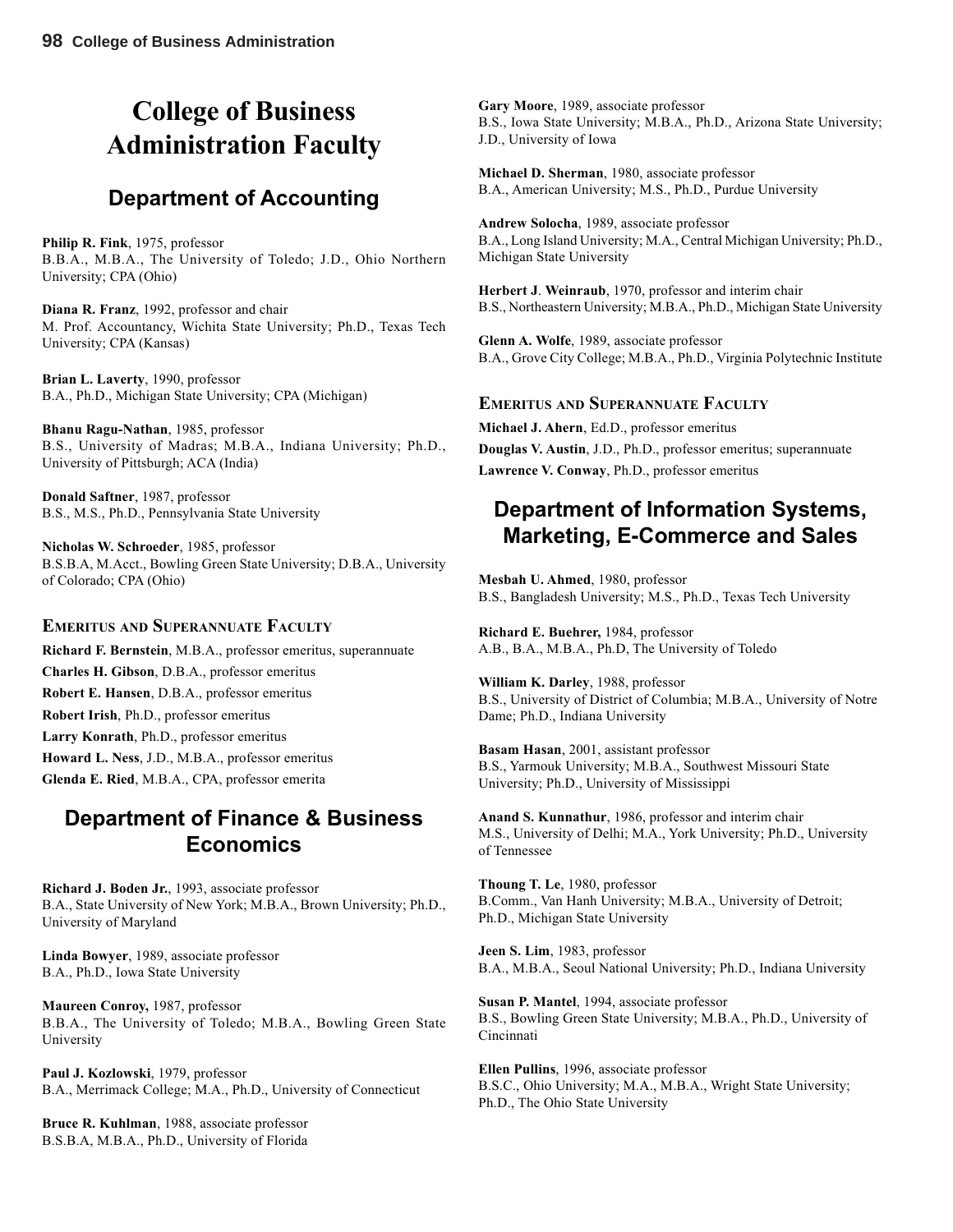**T.S. Ragu-Nathan**, 1985, professor B.E., University of Madras; M.B.A., Indiana University; Ph.D., University of Pittsburgh

**David A**. **Reid**, 1988, professor B.S., M.B.A., Ph.D., State University of New York - Binghampton

**Ronald L. Zallocco**, 1984, professor and interim associate dean B.A., M.B.A., University of Washington; D.B.A., Kent State University

### **EMERITUS AND SUPERANNUATE FACULTY**

**Edward Bardi**, Ph.D., professor emeritus **G. Allen Brunner**, Ph.D., professor emeritus **James A**. **Brunner**, Ph.D., professor emeritus **William Clegg,** Ed.D., associate professor **J. Marc DeKorte**, Ph.D., professor emeritus **Sakari T. Jutila**, Ph.D., professor emeritus **Thomas A. Klein**, Ph.D., professor emeritus **Douglas Lind,** Ph.D., professor emeritus **Harvey A. Maertin**, Ph.D., professor emeritus **Winston E. McHenry**, M.B.A., professor emeritus **C. Joseph Sass**, M.B.A., professor emeritus

## **Department of International Business Entrepreneurship and Strategy**

**Sonny S. Ariss**, 1985, associate professor and interim dean B.B.A., M.B.A., The University of Toledo; Ph.D., The Ohio State University

**Don R. Beeman**, 1976, professor B.S., University of Akron; M.B.A., D.B.A., Indiana University

**Bhal J. Bhatt**, 1980, professor B.A., M.S., University of Baroda; M.S., Ph.D., University of Wisconsin

**William J. Doll**,**n**1980, professor B.A., M.B.A., D.B.A., Kent State University

**Ken I. Kim**, 1985, professor B.S., Seoul National University; M.B.A., D.B.A., Indiana University

**Anthony C. Koh**, 1987, associate professor and interim chair B.S., University of Malaya; M.A., Ph.D., University of Alabama

**Sam C. Okoroafo**, 1986, professor B.S., University of Nigeria; M.B.A., Ph.D., Michigan State University

**Thomas W. Sharkey**, 1984, associate professor B.A., M.B.A., University of Akron; M.S., Florida State University; Ph.D., Indiana University

#### **EMERITUS AND SUPERANNUATE FACULTY**

**M. Sami Kassem,** Ph.D., professor emeritus **George M. Taoka**, Ph.D., professor emeritus **James K. Weekly**, D.B.A., professor emeritus

### **Department of Management**

**Rebecca J. Bennett**, 1991, associate professor B.A., Washington University; M.S., Ph.D., Northwestern University

**D. J. Dwyer**, 1989, professor and interim chair B.A., M.A., University of Cincinnati; Ph.D., University of Nebraska

**Laurence Fink**, 1994, associate professor B.A., State University of New York-Albany; Ph.D., Purdue University

**Paul Hong,** 1987, associate professor B.A., Yonsei University; M.A., M.B.A., Bowling Green State University; Ph.D., The University of Toledo

**Jerzy Kamburowski**, 1989, professor M.S., Ph.D., Technical University of Wroclaw

**Clinton O. Longenecker**, 1978, professor B.B.A., M.B.A., The University of Toledo; Ph.D., Pennsylvania State University

**Udayan Nandkeolyar**, 1988, associate professor B.Tech., Indian Institute of Technology; M.B.M., Asian Institute of Management; Ph.D., Pennsylvania State University

**Nick G.F. Nykodym**, 1976, professor B.S., M.A., Ph.D., University of Nebraska

**James A. Pope**, 1998, professor B.A., College of Wooster; M.A., Northwestern University; Ph.D., University of North Carolina

**Frederick R. Post**, 1986, associate professor B.A., Ohio Wesleyan University; M.B.A., Western Michigan University; J.D., The University of Toledo

**Ram Rachamadugu**, 1991, professor B.S.E., University of Madras; M.B.A., Indian Institute of Management; M.S., Ph.D., Carnegie Mellon University

**S. Subba Rao**, 1986, professor B.S., M.S., Mysore University; Ph.D., Delhi University

**Robert H**. **Schwartz**, 1988, associate professor B.A., Brooklyn College; D.D.S., State University of New York; M.B.A., Virginia Commonwealth University; Ph.D., University of Michigan

**Arthur W. Smith**, 1984, professor B.S., University of West Indies; M.B.A., University of Washington; Ph.D., University of Oklahoma

**Robert Sullivan,** 1983, professor B.A., M.S., Canisius College; Ph.D., State University of New York - Buffalo